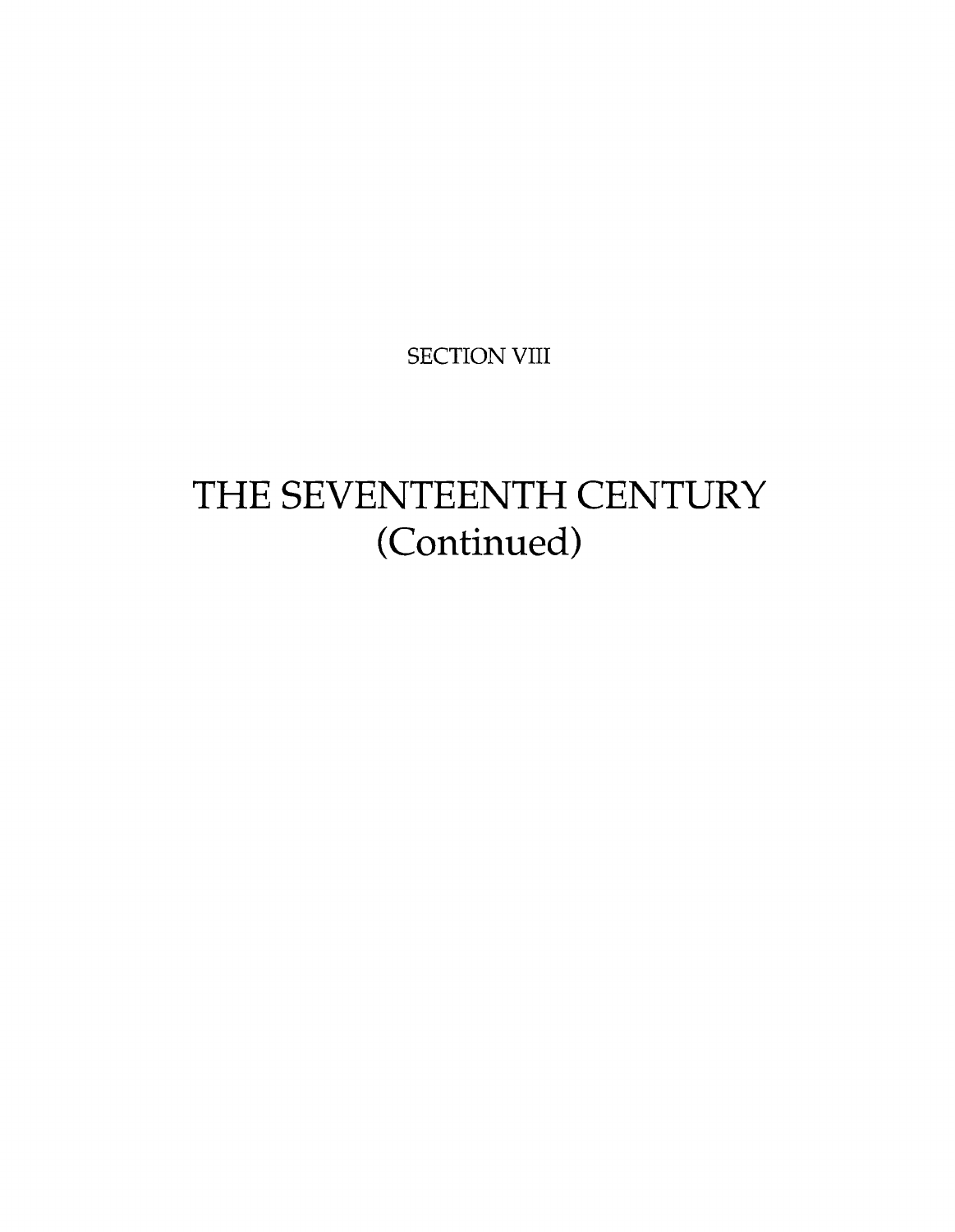$\sim 10^6$ 

 $\mathcal{L}(\mathcal{L}(\mathcal{L}))$  and  $\mathcal{L}(\mathcal{L}(\mathcal{L}))$  . The contribution of  $\mathcal{L}(\mathcal{L})$ 

 $\label{eq:2.1} \mathcal{L}(\mathcal{L}^{\mathcal{L}}_{\mathcal{L}}(\mathcal{L}^{\mathcal{L}}_{\mathcal{L}})) \leq \mathcal{L}(\mathcal{L}^{\mathcal{L}}_{\mathcal{L}}(\mathcal{L}^{\mathcal{L}}_{\mathcal{L}})) \leq \mathcal{L}(\mathcal{L}^{\mathcal{L}}_{\mathcal{L}}(\mathcal{L}^{\mathcal{L}}_{\mathcal{L}}))$ 

 $\label{eq:2.1} \frac{1}{\sqrt{2}}\int_{\mathbb{R}^3}\frac{1}{\sqrt{2}}\left(\frac{1}{\sqrt{2}}\right)^2\frac{1}{\sqrt{2}}\left(\frac{1}{\sqrt{2}}\right)^2\frac{1}{\sqrt{2}}\left(\frac{1}{\sqrt{2}}\right)^2\frac{1}{\sqrt{2}}\left(\frac{1}{\sqrt{2}}\right)^2.$ 

 $\bar{1}$ 

 $\mathbb{T}$ 

 $\sim 10^{-1}$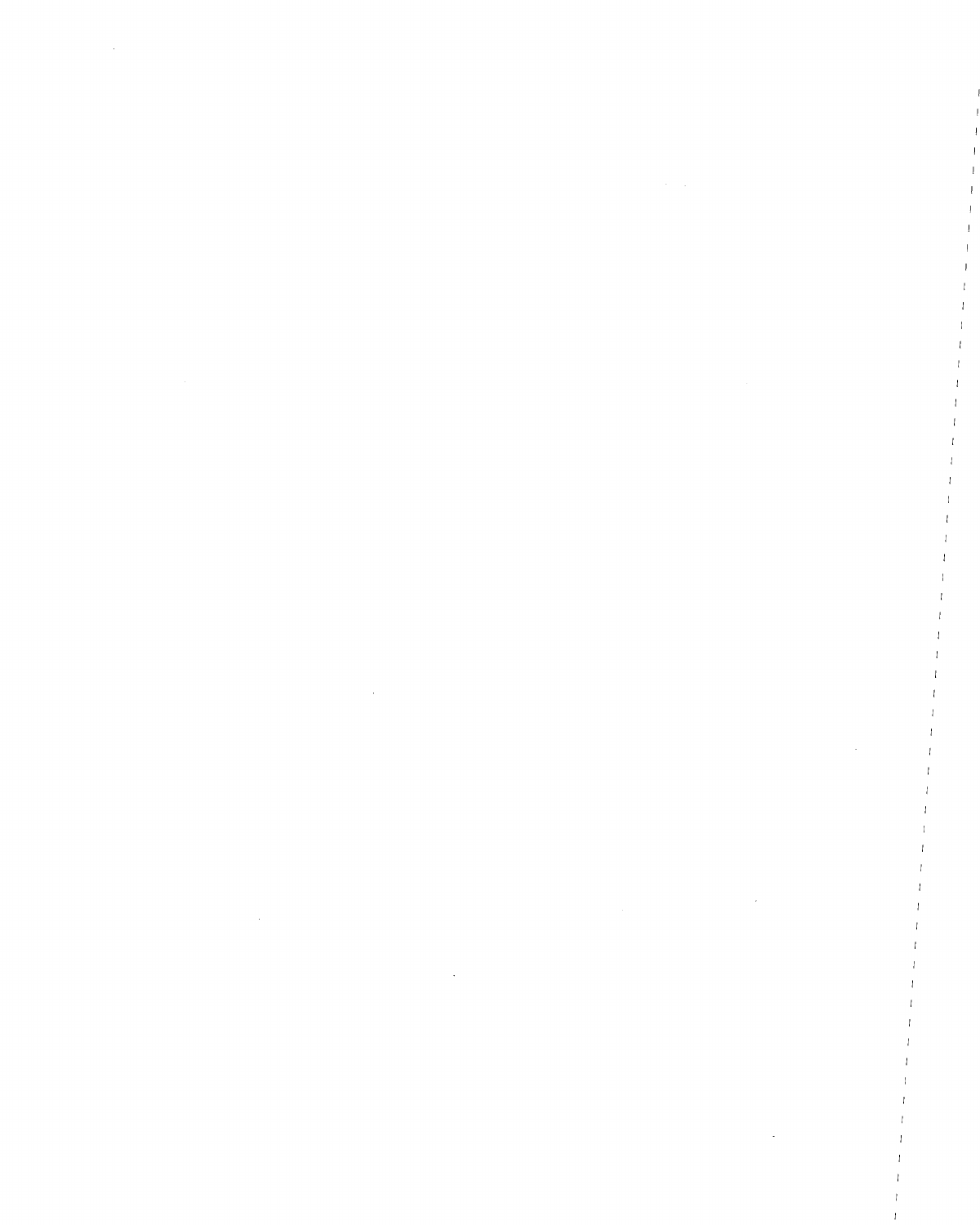# **A STORMY RELATIONSHIP: PHAULKON AND FORBIN, 1685-1687**

# MICHAEL SMITHIES

# INDEPENDENT RESEARCHER, BUA YAI, THAILAND

The astonishing rise to power in Siam in the 1680s of the Greek, known to history as Constance Phaulkon (originally Constaninos Gerakis, frequently spelled Jerakis or Hierakis),<sup>1</sup> of obscure and disputed origins, seems barely credible today, but as Hutchinson (1940) and Collis (1936) have made clear, he lived in an age of opportunistic adventurism, and certainly took advantage of the possibilities for personal advancement which came his way.

The cosmopolitan nature of King Narai's reign (1656-1688) was noted by all foreign visitors. Chaumont, the first French ambassador to Siam in 1685, wrote:

There is no City in the East, where is seen more different Nations, than in the Capital Town of Siam, and where so many different Tongues are spoken. (1687, 106-7)

The country was largely dependent on entrep6t trade for its wealth, and most of the traders were from elsewhere. The Western community, though much smaller than the Asian (which included Tonkinese, Cochin-Chinese, Peguans, Japanese, Chinese, Malays and Makassarese), comprised the "factories" of the Dutch, the English, and the French, and independent traders including Danes and Armenians. The Persians were present in considerable numbers and supplied servants to the crown, whom Phaulkon supplanted (Ibrahim 1972). It is not within the scope of this article to detail Phaulkon's background and rise to power, but it should be noted he rewarded two former East India Company merchants, Richard Burnaby and Samuel White, his previous masters, with the governancing of the then important province and port of Mergui (Hutchinson 1940, 77).

It should not seem strange then, that King Narai should formally request the continued presence in Siam, after the departure of the Chaumont-Choisy embassy in December 1685, of the Chevalier de Forbin; Phaulkon himself had only entered King Narai's service proper about 1683 (Vander Cruysse 1991, 248; 260-1). Chaumont laconically notes in his published Rela*tion* for 10 December 1685 that while watching an elephant hunt, the King

prayed me to leave Mr. Forbin, the Lieutenant [sic] of my Ship, with him, which I agreed to, and presented him, and at the same time the King gave him a Semitar whose Handle and Guard was of Gold, and the Sheath studded with the same, with a Justa corp of embroidered Satin with Gold Buttons. (1687, 60-61)

Such a request could not have come out of the blue, and the ground would have to have been prepared by Phaulkon, in his capacity as chief minister and interpreter to the French embassy.

Choisy is rather more forthcoming in his *Journal* (1993). There are fifteen references to Forbin (who like Chaumont he spells Fourbin) between the time the embassy set sail from Brest on 3 March 1685 and the end of November in the same year. Choisy soon appreciated Forbin's qualities. When playing chess with him on 16 March, he noted Forbin was

sharp, has a fiery imagination, a hundred plans, in short is Provençal and forbidding. He will go far  $\dots$  He is our Lieutenant ... [and] has the keys to the water ... In a word, he is a handsome lad, who does not look as though he will stay a mere lieutenant for long. (1993, 49)

It was Forbin who was selected to go ashore first when the embassy reached Bantem and Batavia to negotiate with the Dutch; it was Forbin who went ahead to Bangkok, with Father Vachet, when the embassy reached the Bar of Siam. He was made adjutant by Chaumont on 13 October, and all gentlemen were instructed to obey the orders he issued on the ambassador's behalf. On 24 and25 November he was despatched from Lopburi to Ayudhya to deal with a drunken brawl in which the French were involved, and sent the lot back to ship. On 29 November Phaulkon gave presents all round, distinguishing in particular the Chevalier de Forbin and the Chevalier du Fay (a relative of the first ambassador Chaumont). On 3 December, Choisywrote:

The Chevalier de Forbin will remain here; the King is expected to ask for him at our next audience, and I think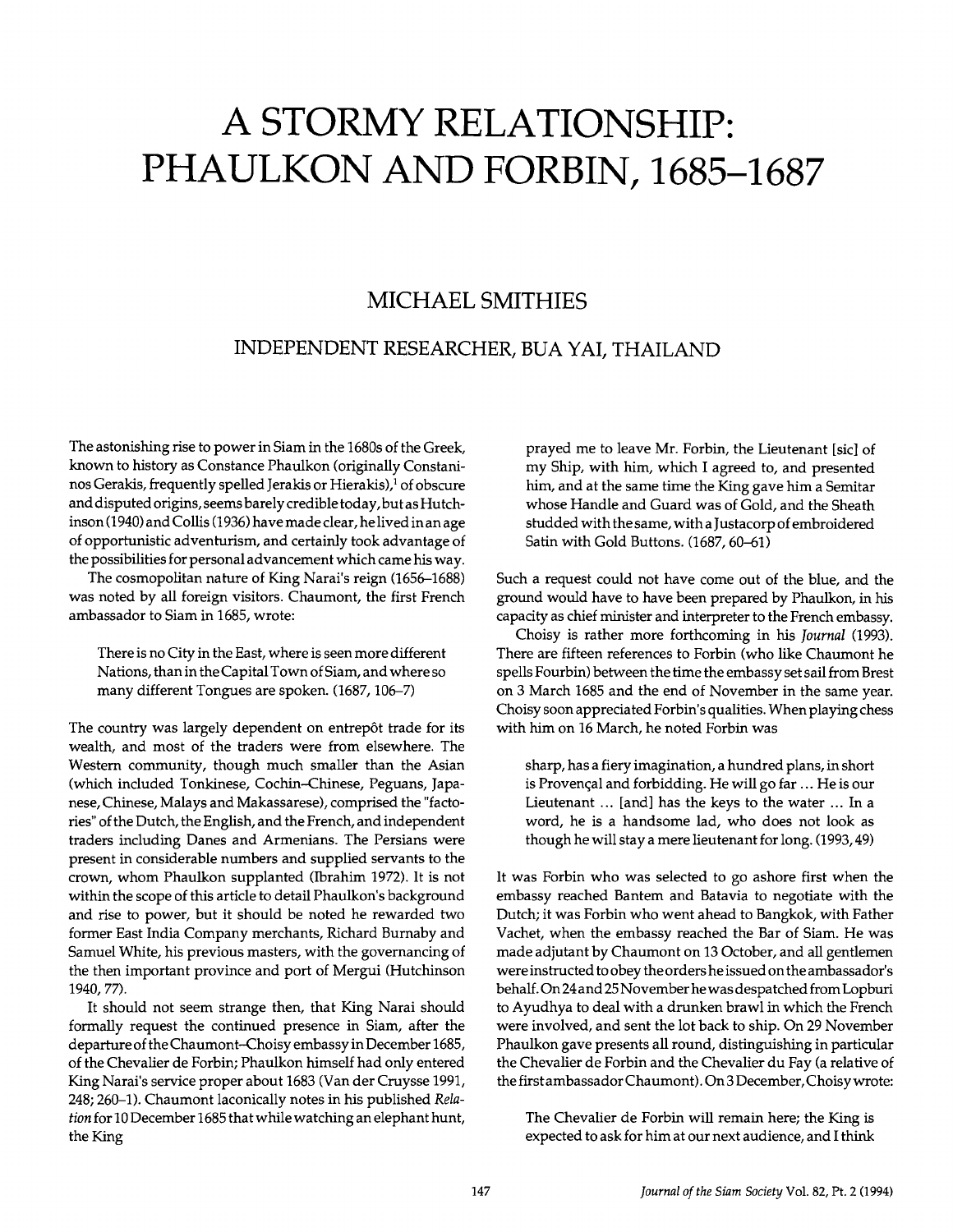he will make a considerable fortune. He pleases the Minister who sets him to the most important tasks. He might go on to command the fleet of the King of Siam off the coasts of Cambodia. (1993, 210)

Choisy notes for 10 December 1685:

His Majesty showed much confidence in the Ambassador, and presented him with a golden saucer and a covered cup likewise of gold, made in Siam. He then requested that he leave behind the Chevalier de Forbin to be employed in his armies. The ambassador granted his request very readily, called Forbin, and presented him to His Majesty, who promised to take care of him, and immediately gave him a golden sabre and a magnificent jacket. (1993, 215)

Tachard, another witness, notes towards the end of the mission's stay in Lopburi, after a fairly long audience with Ambassador Chaumont, the king

sent for the Chevalier de Forbin, an old Officer, who had gained reputation on many occasions. The Lord Constance had prayed the Ambassador to leave him at Siam with the King his Master. Nay his Majesty himself thought fit to demand him of the Ambassador, and made him a Present of a very lovely Shable [sic], as a Mark that he received him into his Service. He added to the Present besides, a Vest of a flowered Stuff, with Gold Buttons. (1688, 234)

The English translation does not do justice to the facts or to the French edition,<sup>2</sup> which says of Forbin: "Tout le monde connoît la qualite & le merite de cet Officier. Il sert depuis longtemps, & il s'est distingué en plusieurs occasions" (p. 242). That he served under the colors a long time did not make him an old officer; he was only twenty-nine at the time.3

Forbin was not the only person from the embassy whose continued presence in Siam followed. On the same occasion, Chaumont offered the king the engineer La Mare (sometimes spelt Lamare or Lamarre), whose job would be to improve the condition of the forts in the country and protect them from attack. Choisy notes "His Majesty thanked him heartily and accepted his offer" (1993, 215). La Mare was to do sterling work, and produced plans for the improvement of the forts at Nakhon Sri Thammarat, Phattalung, Songkhla, Inburi, Bangkok, the environs of Ayudhya and the royal palace therein (Jacq-Hergoualc'h 1993).

Who was this Forbin, whom Chaumont, Choisy, Phaulkon, and King Narai all apparently noted as above the ordinary? He was born in 1656, according to his own memoirs (which for reasons which will be explained have to be treated with caution) in Gardanne in Provence, and as indicated above was still relatively young at the time of the embassy. He came from a family established in Marseilles since the fourteenth century, which became rich through maritime trading; a distant cousin

was the powerful Cardinal de Janson (1626-1713) who was to help Forbin on several occasions, as did Louis XIV's influential principal valet de chambre, Bontemps. At the age of twelve Forbin ran away from home to join, as a cadet, a galley commanded by an uncle, and served in several campaigns. In 1675 he took part in the relief of Messina, besieged by the Spanish; the following year he was with the troops, commanded by Louis XIV, in Flanders. In 1677 he entered "sea service," was made an ensign, and, in addition to killing the Chevalier de Gourdon in a duel, served in Brest. In 1680 from Rochefort he joined the fleet commanded by the Count d'Estrées sailing to "the American Islands" (the Antilles), returning the following year. In 1682 and 1683 he was twice off Algiers, taking part in a French bombardment of the city, and then went to Lisbon to accompany the Marquis de Torey sent to congratulate King Don Pedro on his accession. Forbin was involved in an amorous adventure at the end of that year with a chambermaid he disguised as a cadet and established at Aix, and in 1684 was asked, when in Paris, by the Chevalier de Chaumont to join his embassy to Siam. After consulting his cardinal cousin and Bontemps, he decided to accept. Thus by 1685, although still quite young, Forbin had seventeen years of military service and wide experience of the world.

However, Forbin did not readily assent to staying on in Siam, as his own *Memoirs* make perfectly clear.4 Both Chaumont and Choisy give the impression King Narai had only to ask and Forbin jumped at the chance. This was certainly not so. Forbin writes that Phaulkon

gave His Majesty to understand, that besides the services which I was capable of doing him in his dominions, it was convenient that, since he intended to send Ambassadors to France (for they were actually nominated, and everything was ready for their departure), some person of the Ambassador's retinue should stay in the kingdom, in the nature of a hostage, to be answerable for the behaviour of the Court of France to the Ambassadors of Siam.<sup>5</sup> (1731, I: 101)

When the king's intentions were made known to Chaumont (according to Forbin),

the Ambassador told the Minister that he was not master of my destiny, and that it was none of his business to dispose of any one of the King's officers, especially one of so distinguished a family and rank in the world as the Chevalier de Forbin. (I: 102)

Forbin was not witness to this conversation, which is highly unlikely to have included the last remark. Forbin's ancestry was not that brilliant, and his family was by then impoverished; it may account for his condescending comments aboutPhaulkon's own origins:

This minister, who was by birth a Greek, and from the son of a vintner, at a little village called Custode<sup>6</sup> in the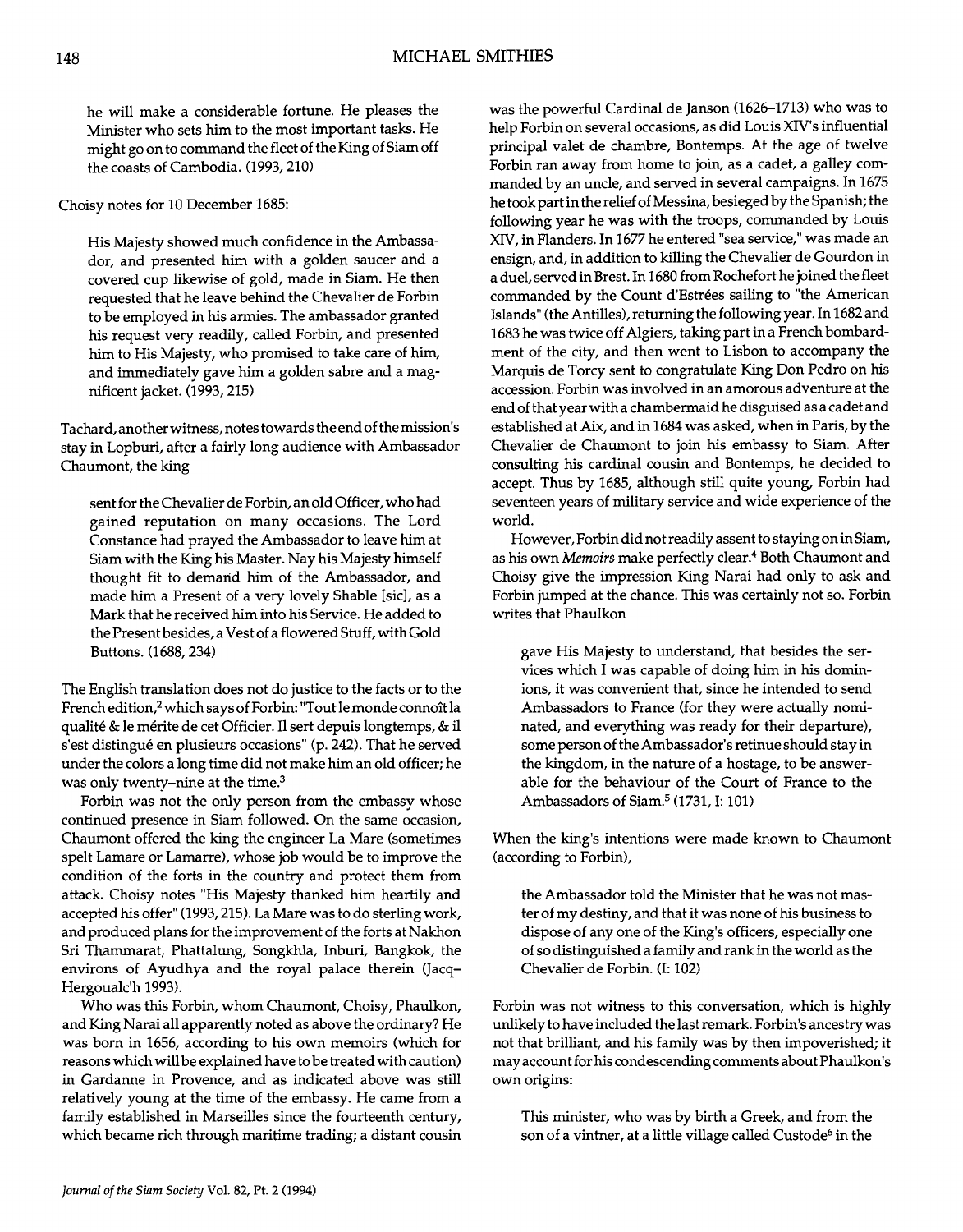Isle of Cephalonia, was come to be absolute governor of the Kingdom of Siam ... (I: 107)

Chaumont's reply did not put off Phaulkon, who advanced all the arguments he could think of, and finally said "that the King would absolutely detain me in his country as a hostage." Not surprisingly, Chaumont was "astonished," and consulted with Phaulkon and Choisy as to how "to persuade me to acquiesce in his Siamese Majesty's intentions" (I: 102). In passing, one could remark that it showed some naivete on Chaumont's part if he really thought the wish expressed by the king were indeed his and not Phaulkon's.

Choisy was delegated to broach the matter with Forbin, who told him

that setting aside the dislike I should have to stay behind in a country so remote, and with a people whose manners and customs were so different from those of my native country, I could never think of sacrificing my small beginnings which I had made of a fortune in France, and the hopes of further advancement, to stay in Siam, where the greatest establishments I could expect were not equivalent to the little I had already. (I: 102-3)

Choisy considered Forbin's view "very reasonable" and conveyed it to Phaulkon

who, taking him up very quick, said to him, "Sir, let not the Chevalier de Forbin trouble himself about his fortune, but leave it to me. He does not yet know the country, and the value of it; we'll make him High Admiral, General of the King's Armies, and Governor of Bangkok, where a citadel is going to be built forthwith for the reception of the troops that are to be sent hither by the King of France." (I: 103)

Forbin's memory of events is undoubtedly wrong here (he did not apparently start to write his memoirs until 1710, a quarter of a century later than the period he is describing). Phaulkon's proposal to bring French troops to man the fort in Bangkok had been rejected by Chaumont and Choisy, and it was Tachard who was to push the matter on his return to France in 1686.

Forbin was still not tempted when Choisy brought "these fine promises" because he "perfectly knew the miserable state of this kingdom" and persisted in wishing to return to France. But "M. de Chaumont was so pressed by the King, and much more by his Minister, that he could not deny him what he so earnestly entreated" (I: 103). The French ambassador one day came in person to Forbin, no longer using Choisy as a go-between, and pointed out that he could not refuse the King of Siam's request, advising Forbin to accept it, otherwise he would be forced to stay should King Narai insist.

Still Forbin was unmoved, told the ambassador he argued to no purpose, and he would not stay in Siam unless he was ordered to do so in the name of Louis XIV. "Agreed (said he), I command you then accordingly." Forbin, with "now no other remedy left," acquiesced, but requested the order in writing, to which the ambassador agreed.

Four days after this I was installed Admiral and General of the King of Siam's armies, and received the sabre and vest, the ensigns of my new dignity, in presence of the ambassador and all his retinue, who came to wish me joy. (I: 104)

So that what appeared, in the accounts of Choisy, Tachard, and even more Chaumont, as a simple matter of a royal request made and granted, was in fact surrounded by much preparation, discussion, and contention.

Phaulkon, a master of guile, had of course other reasons for retaining Forbin than those professed. Forbin writes:

In the various negotiations which I had managed with him, by virtue of my function as major of the embassy, he discovered in me that openness, that character of frankness, which rendered it impossible for me to dissemble, or to call things by their wrong names. Therefore he was apprehensive that as I had no great notion of Siam, or of any commerce that could be settled there, which I had declared very frankly, though I did not, in the least, suspect his design; he apprehended, I say, that when I came to France, I should make the same declaration as I had done at Siam, and that, by divulging my entire opinion of this country, I should, with a word's speaking, dash that project in pieces, on the success of which he founded all his hopes. (I: 113-4)

The project, already alluded to, was to bring French troops to man "the key of the kingdom," Bangkok, who would come to the assistance of Phaulkon when necessary.

Phaulkon was, to look forward somewhat, quite right in his assessment of Forbin. When Forbin eventually found his way back to France in 1688, he met the Secretary of State (later Minister) for the Navy, the Marquis de Seignelay, the King himself, and his powerful Jesuit confessor, Father de La Chaize, and to each he said, according to his own account, exactly what he thought of the prospects of trade, the position of Phaulkon, and the possibility of the conversion of King Narai.7 He was, if his account is true, to be proved right by events shortly afterwards, when in November 1689 news of the events in Siam in May 1688 began to filter out of the prisons of Middelburg into which many survivors of the French imbroglio had, by the fortunes of war, been incarcerated.

It is at this juncture that a caveat about excessive reliance on Forbin's own account of events must be raised. His memoirs were not published in French until 1729, and appeared in Amsterdam, not in Paris; they were not therefore subject to royal approval. Louis XIV died in 1715 and Father de La Chaize in 1709. Seignelay died in 1690; as for his successors, the Counts of Pontchartrain, Louis the father (who was promoted to chancellor in 1699) and Jérôme the son, with both of whom Forbin had frequent disagreements, the elder died in 1727 and his son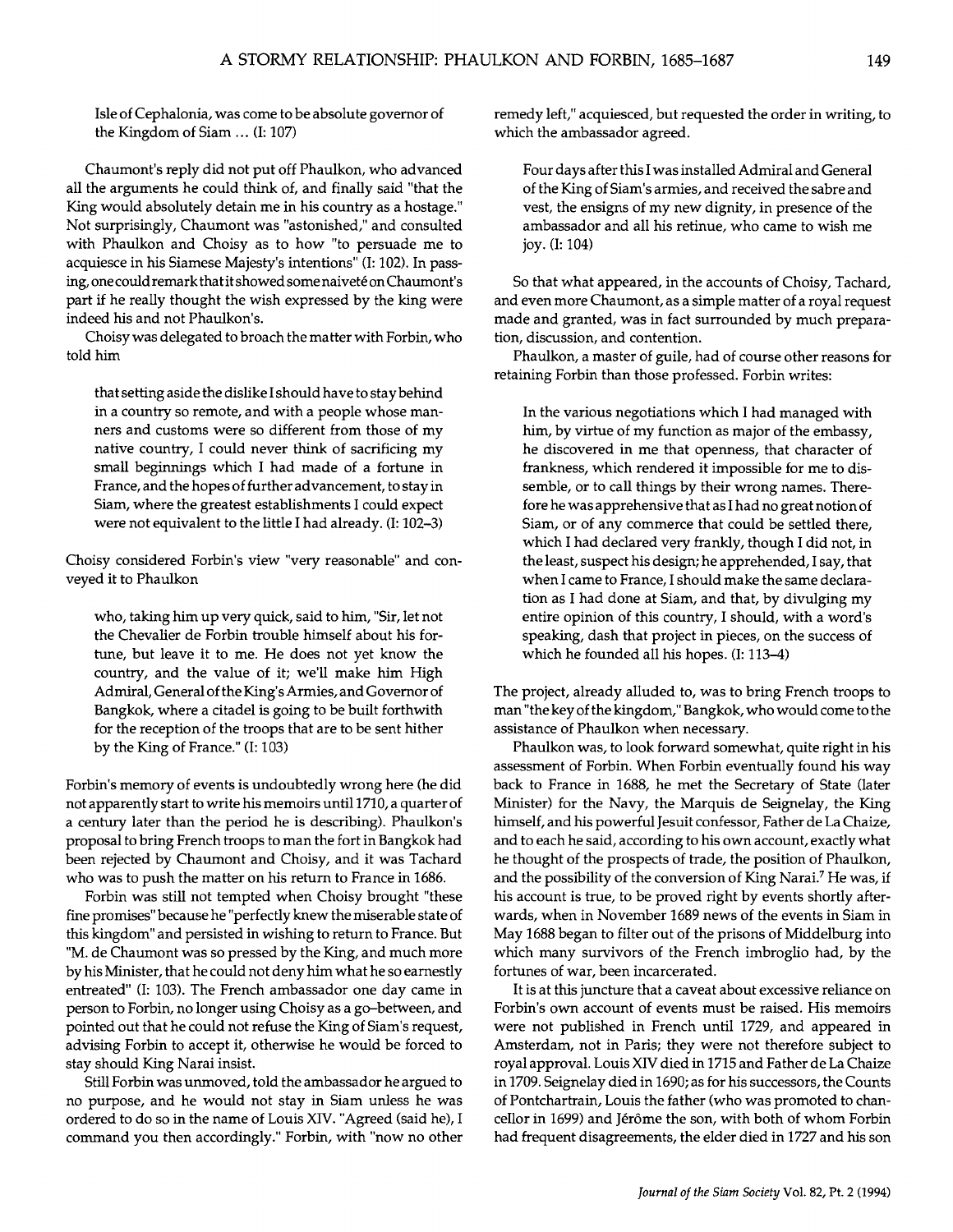was in disgrace shortly after Louis XIV's death. Chaumont departed this world in 1710, Tachard in 1712, and Choisy in 1724; Phaulkon was assassinated long before, in 1688. François Martin, the founder of Pondichéry, where Forbin spent much time in 1687, died in 1707, and Ceberet, director of the French Indies Company, with whom Forbin travelled back to France in 1688,diedin 1702. Virtuallynoonewasaliveorin power in 1729 to contradict Forbin's account of events. The close proximity of the death of Pontchartrain the father and the date of publication of Forbin's memoirs makes it appear likely that Forbin waited for his moment to publish, the more so since he "retired" (or more correctly was dismissed) from service in 1710. Even one with as little formal education as Forbin need not have taken nineteen years in retirement to write his memoirs, especially as he apparently had the assistance of a secretary specifically for this purpose.

Forbin's stay in Siam was closely allied to the intrigues of Phaulkon. Hardly had the ambassadors departed (on 22 December 1685) than Forbin left with Phaulkon to Lopburi and was taken into the palace there for the first time. He was astonished to see the courtiers (termed "mandarins" by all Westerners) sitting on osier mats with only one lamp between them, taking if they needed to read or write some tallow out of their pockets and putting it on a piece of wood in lieu of a candlestick. He asked Phaulkon "if all the grandeur of the mandarins consisted in what I then saw?" Phaulkon took him to one side and said (according to Forbin) "Don't be surprised at what you now see. This, in good truth, is a poor kingdom; but, however, your fortune shall not suffer by it: leave that to me" (I: 116). They then had a long conversation in which Phaulkon propounded his political strategies. He realized he was little loved by the Siamese, that with the king's health declining he needed a foreign power in the kingdom to support and protect him. He could expect no support from neighboring rulers who were all untrustworthy; the English, Dutch, Portuguese and Spanish saw no hopes of gain in the country (I: 111). This left the French, whose pious monarch could be persuaded that the King of Siam might embrace Christianity. Neither Chaumont nor Choisy thought the French ruler would agree to send troops, engineers and money necessary for manning the fortress of Bangkok, but Tachard, promised a Jesuit college and an observatory at Lopburi, undertook to pursue the matter with Father de La Chaize, the king's confessor.

This conduct of the Minister surprised me altogether as much as the misery of the mandarins. For could it be imagined that one of his refined politics would have so freely opened his breast to a man whom he had so lately hindered from returning to his own country, because he was always afraid to trust to his discretion? (I: 116-7)

For the first two months Forbin went to the palace every day, without seeing the king, but then began to see him with increasing frequency. Narai asked him one day if he was not very glad to stay at his court. "I did not think myself obliged to tell him the truth, but made answer that I esteemed it a very great happiness to be in His Majesty's service" (I: 117). This was, he admits, a great falsehood, for he was anxious to return to France, the more so on seeing "with what severity the smallest faults were punished." These punishments included slitting the mouths to the ears of those who did not speak enough, sewing up the mouths of those who spoke too much, cutting off a man's legs "for very trivial faults," burning their arms with a red-hot iron, striking them on their heads with a sabre and pulling their teeth out.

A man is condemned, for nothing at all almost, to the bastinado, to carry a cangue, or to be exposed bareheaded to the scorching heat of the sun; and there's scarce a subject living but, at one time or other, has had the points of canes thrust under his nails to the very root, or his feet put in the *cep* or stocks, and other punishments of the like kind. (I: 118)

Phaulkon assured Forbin that foreigners were exempt from such treatments, but Forbin later discovered Phaulkon lied, for he himself had been bastinadoed when his predecessor was in power. The king administered all punishments through the "four hundred executioners with him, for his ordinary guard," and even members of the royal family were not exonerated from punishment (I: 117).

Forbin was provided with "a very little house," thirty-six slaves and two elephants. His housekeeping was cheap, and he ate with Phaulkon. He was supplied with twelve silver plates, two large silver cups, four dozen napkins, and two yellow wax candles every day. He did not enthuse about Siamese food, for when he accompanied the king on his elephant hunts and Phaulkon was obliged to absent himself, he had "much ado to make a meal on what was cooked for the king" (I: 119).

Forbin was also provided with an interpreter, through whom he communicated in conversation with the king.<sup>8</sup> One day he sought pardon for one of the king's domestics who was about to be chastised for having forgot a handkerchief. King Narai was "downright angry with me," Phaulkon "waxed pale," but Forbin

had the presence of mind to tell the prince that the King of France, my master, when mercy was begged for criminals, was charmed that he had an opportunity of showing his moderation and clemency. (I: 120)

and his subjects therefore were more zealous and caring for him. The mention of Louis XIV and his example was apparently enough to melt the king's heart.

From that day the king took greater pleasure in conversing with Forbin, who told him how things were done in France, and accompanied him on his frequent elephant hunts, which even Forbin had to admit was one of the finest sights in the world.

Forbin discovered another deception of Phaulkon. The roof of a chapel sheltering a colossal statue which Phaulkon had told the ambassadorial party was of solid gold fell in, broke the statue, which was found to be only of "plaster gilt." Forbin teased Phaulkon so much on this account that he "found it made him uneasy" (I: 129).9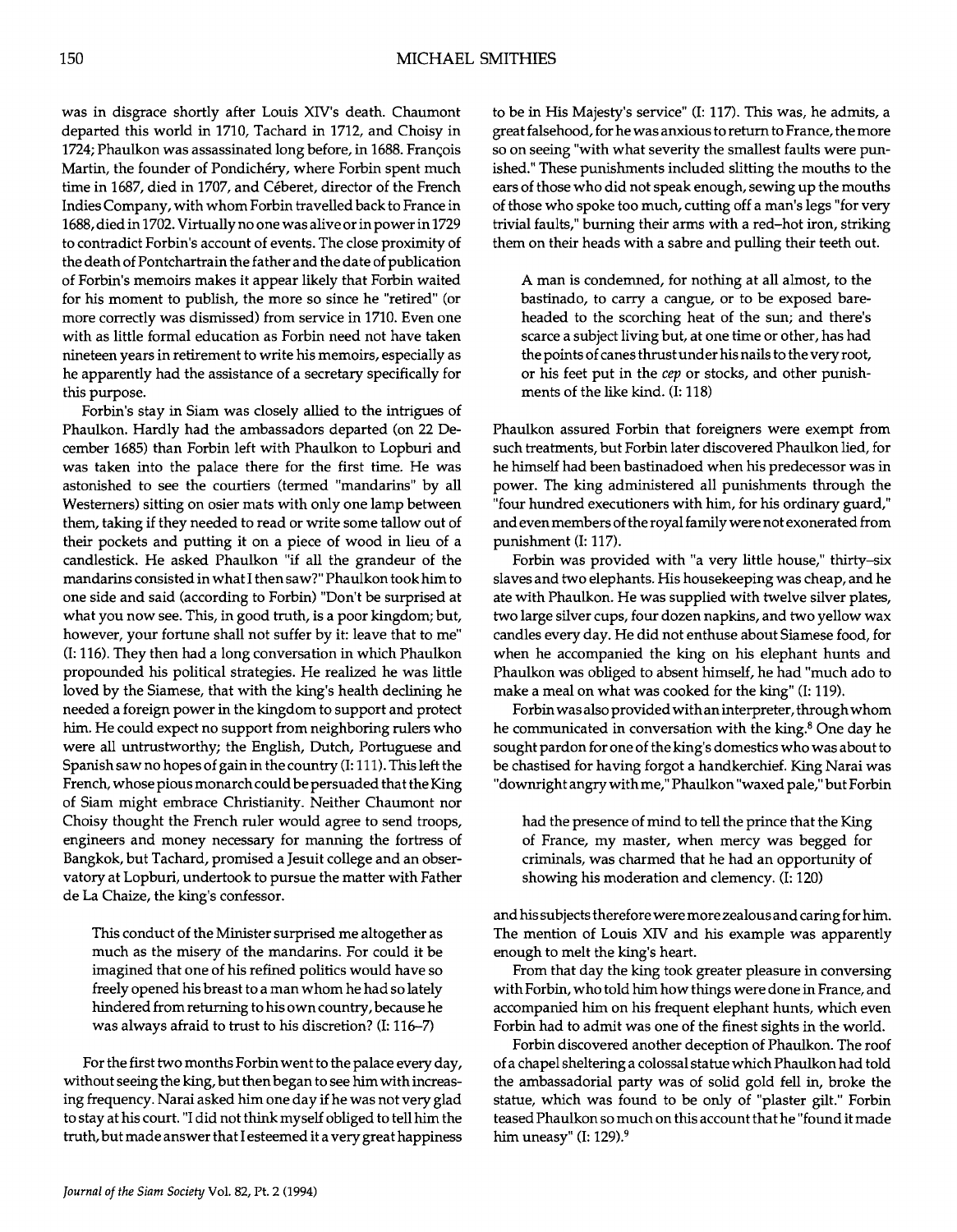Forbin was then ordered to go to Bangkok to build a new fort there which was to be occupied by the French soldiers expected to return with the Siamese ambassadors to France. "We there drew the model of a pentagon:" this was most likely done with the aid of the engineer La Mare, also left behind like Forbin. Both Forbin and Phaulkon had to put down an insurrection of eighty half-Portuguese half-Japanese soldiers; "Constance acquitted himself very well upon this occasion" (I: 131), showing much resolution and intrepidity. A council of war despatched the rebels, one being executed, one having his hand cut off, some banished and the rest condemned to the galleys.

Before both returned to Lopburi after settling this matter, a new trouble arose, entirely caused by Phaulkon's cupidity. He wished to buy cheaply some Timorese sandalwood brought to Ayudhya by a French Huguenot trader, the Sieur de Rouan, who refused the price he was offered and was clapped into irons by Phaulkon for doing so. Véret, the French factor, complained to the king that a Frenchman had unjustly been imprisoned. The king ordered his release pending an explanation from Phaulkon on his return from Bangkok. Phaulkon sought Forbin's support in his argument that Rouan, being a Huguenot, was no longer French, but operating with the English, and so was not entitled to French protection. The king in council sent for Forbin and sought his views. Forbin repeated Phaulkon's argument. The king said he agreed with the reasoning; Forbin went to Phaulkon and told him, and was rewarded with embraces and promises "that he would never forget the signal service I had done him" (1:137). Forbin persuaded Phaulkon to release Rouan without condition and restore his cargo of sandalwood, which he agreed to do.

However, Phaulkon noted the favor Forbin enjoyed with the king, and was "naturally jealous and mistrustful." Seeing that one word from Forbin was enough to get him out of a royal scrape, he was persuaded Forbin "might ruin him with as much ease as I had protected him" (1: 138). He therefore determined to ruin Forbin first, at whatever cost.

The king, though, raised Forbin to greater heights, giving him the title "Opra Sac di son Craam" ( Opra Sakdi Songkram), "which is almost tantamount to that of Marshal of France" (1: 139). At the ceremony granting him the title he was presented with the usual gold betel set and "two pieces of India stuffs with gold flowers, which were large enough to make me two rich suits" (1: 141).

Such signal favor "raised the jealousy of M. Constance to a more violent pitch than ever" (I: 141). He decided to poison Forbin "but I had notice of it from a friend, which determined me to eat by myself" (I: 142). Phaulkon apparently did not take this as a sign Forbin was aware of his intentions, and when the chevalier had a fever one day Phaulkon sent him "some milk curdled, of which he knew I was not a little fond." Forbin, though, knowing Phaulkon's intention, did not touch it, but inadvertently left it "where my slaves could come at it, so that four of them ate it, and died upon the spot" (1: 142). Forbin mentioned this matter to the French Missionary Bishop of Metellopolis, Louis Laneau, who advised him to put his trust in God and be always on his guard.

Phaulkon "being resolved not only to remove me, but to pursue me to destruction," (1: 142) looked around for every opportunity to be rid of his irritant. A golden opportunity came unexpectedly in the revolt of the Makassars;<sup>10</sup> Forbin was unawareofthesituationoftheMakassarcommunityinAyudhya, and of their formidable reputation in combat. He was simply told to depart to Bangkok, where he was governor, to finish the fortifications without delay, and to raise 2,000 Siamese soldiers and drill them. At the same time, without informing Forbin, Phaulkon released the Portuguese who had earlier been condemned to the galleys and ordered them to form companies as before.

To send me hither in this manner, without giving me the least intimation of the favour intended to the Portuguese, was delivering me, as it were, bound hands and feet to my enemies. (I: 145-6)

Forbin overcame this, being on his guard, and managed to win the men over. But worse was to come. A Makassar galley, involved in the conspiracy, decided to slip away when it became obvious that the planned revolt was known about; Phaulkon gave a pass to the captain and his fifty-three men to depart the kingdom in peace. Forbin however was instructed to put up a chain between the two Bangkok forts and stop the departure of the ship. Forbin was in addition to

go aboard her, take an exact inventory of all her cargo, and then make a seizure of the captain and all the crew, and detain them under arrest, till fresh orders. (I: 147)

He was furthermore instructed not to inform anyone of his orders. "Thus did he send me, as it were, to the slaughterhouse" (I: 148).

The details of havoc caused by the Makassarese do not form part of this account. Forbin managed to get the captain and his men off the ship, but they fought like devils with their kris; by the end of the first day alone Forbin lost 356 men and the Makassarese seventeen; many more were to die before all the Makassarese were accounted for. Forbin sent an account of these events to Phaulkon, warning him to be on his guard against the ferocity of this people; by way of reply he was reproached for imprudence. Phaulkon, it must be admitted, had reason to upbraid him for so many lives lost.

For the rest of his time in Bangkok, Forbin saw to the improvement of his fortifications, observed the peccadillos of some missionaries, and the antics of apes, caught crocodiles, and entertained four of the Jesuits, Fathers de Fontenay, Bouvet, Gerbillon, and Visdelou, who had accompanied him on his outward journey to Siam and had obtained a passage to China. He spoke of Phaulkon's treatment of him, and was advised "to return to France with all convenient speed" (I: 183).

Phaulkon had one more trial in store though. Forbin was instructed to board an English ship, which carried forty guns and ninety men, at the bar with no more than two men of his own, and arrest the captain for high treason, on the grounds he had once cheated the King of Siam of merchandise "to a considerable value." Forbin notes: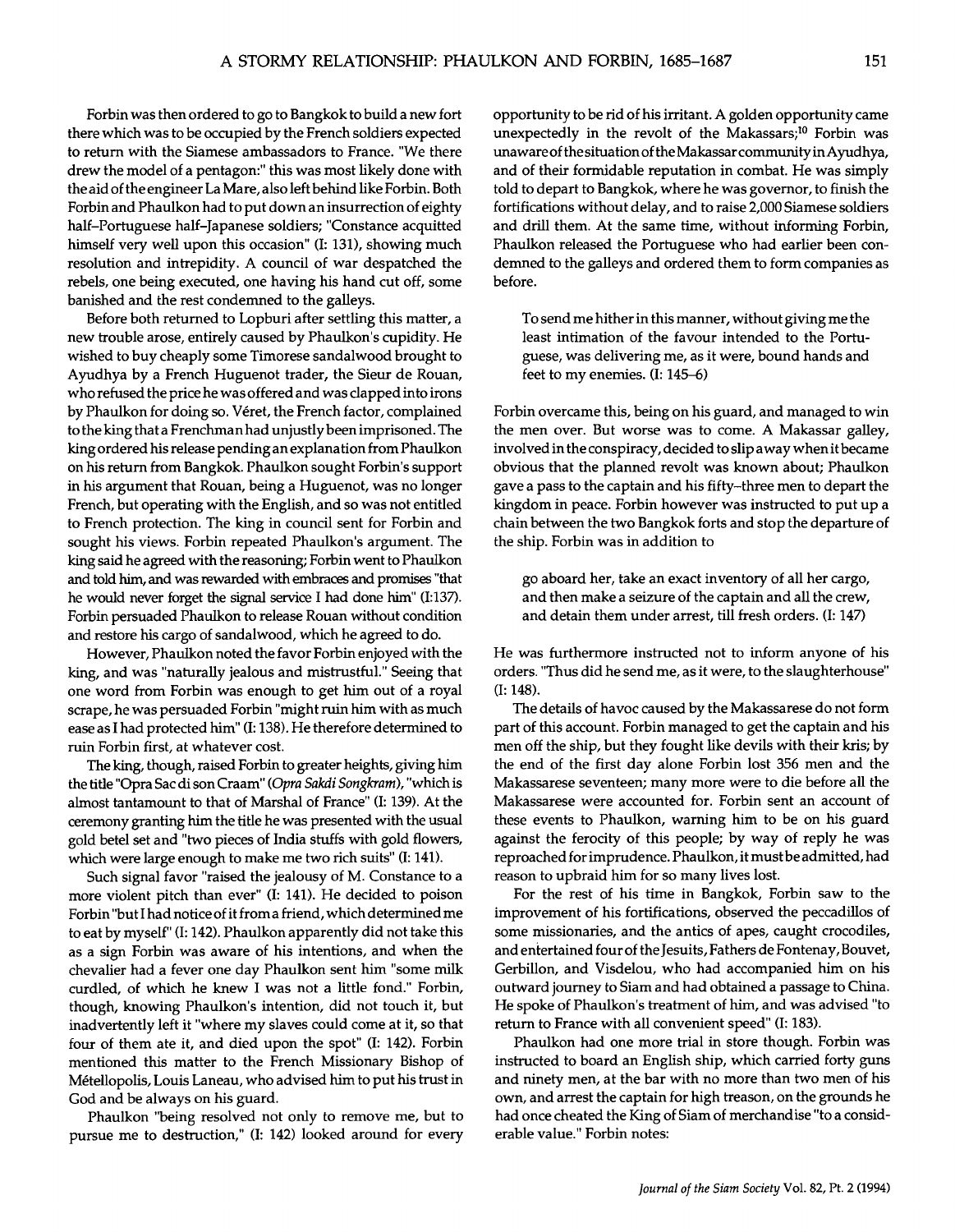I could plainly see ... that this commission, which was not much unlike that of the Makassars, was nothing more than a new trap laid for me by the jealousy of M. Constance. However, I resolved to execute his orders literally. (I: 185)

Again, the details of Forbin's stratagems in arresting Captain Lake on board the *Prudent Mary*,<sup>11</sup> while interesting in themselves, are not of relevance to the subject of this article. Forbin succeeded, obviously beyond Phaulkon's expectations, and in giving his account by letter remonstrated that his commission was unworthy of an admiral. Again, by way of thanks, he received objections to his rashness and folly, and was ordered not to leave Bangkok beyond two leagues (about ten kilometers).

This decided him, he says, to leave for France as soon as possible. When the four Jesuits reappeared, having been shipwrecked on their way to China, Forbin showed them the letters he had received from Phaulkon, and they,

speaking with more freedom to me than they did the time before ... advised me in plain terms to withdraw from the country as soon as I could.

They gave it as their opinion that the Minister, who had taken umbrage at the favour I was in at Court, who wished for nothing so much as my destruction, would pursue me so often with his malice, and would at last concert his measures so well, that I should not be able to escape him. That since the Lord had preserved me hitherto, I ought not to tempt his providence, but on the contrary to resign, and to withdraw from a country where my life was in continual perils. (I: 198)

He did "not think it convenient to go away like a deserter" (I: 199) though, and wrote to Phaulkon asking him to seek the king's agreement to his departure, citing failing health, and offering to present his case at court in person. Phaulkon, who now was convinced of the arrival of French support with the next embassy, was not worried by whatever Forbin might relate in France, and replied "that it not being the King's intention to lay a restraint upon me, I was at my liberty to go where I thought fit" (1: 199). Forbin wrote to "a young mandarin of my acquaintance, whose name was Prepi" (Phra Pi or Mom Pi, Narai's favorite at court, and possibly his chosen successor), whom he had once saved from a royal beating, and informed him of his impending return to France. Phra Pi mentioned this to the king, who "knew not a tittle of what had passed" and asked

his Minister what were the reasons that obliged me to retire, and bade him send for me to Court, that he might enquire himself what grounds I had for my disgust. (1: 200)

Forbin was already on board the *Saint Louis* (Vongsuravatana 1992, 282), a ship of the French Indies Company which was about to sail for Pondichéry, when Phaulkon sent a Portuguese officer to conduct him to Court. The bishop, Véret the French

factor, and a missionary Mr. Manuel, were present when the Portuguese arrived; the bishop took Forbin to one side and advised him to beware: he would be assassinated, and the persons guilty would be hanged at once. Forbin, knowing the king only sent his own guards (the so-called "painted arms") with any of his orders, said to the bearer of Phaulkon's message

That I should pay no manner of regard to the order he came with; that His Majesty having given me leave to withdraw, it was not probable that he had altered his mind so soon, or that he was disposed to detain me any longer in his dominions, after all the solid arguments which I had done myself the honour to set before him; that he might therefore go whenever he pleased, and carry my answer to M. Constance. (I: 201-2)

He admitted that he talked "in such a high strain" because he was about to leave the following day, and he "had nothing more to fear from the malice of the Minister." Forbin declared on his departure that he was mighty glad to be "leaving this cursed country" (I: 202).

Forbin's departure from Siam took place at the beginning of 1687; his ship arrived, via the Straits of Malacca, in Pondichéry in January (Martin 1932, II, 455). He thus left long before the arrival of the second French embassy, led by La Loubere and Ceberet, on 6 October 1687, and also before the massacre of the English in Mergui on 25 July 1687. In Pondichery, like everyone else, he speaks in the highest terms of François Martin, the director of the French "factory."12 After wandering around the Bay of Bengal his ship put into Mergui, in time to meet on 30 December 1687, a little upstream of Tenasserim, the co-ambassador Céberet returning overland from his mission (Jacq-Hergoualc'h 1992, 149). The two travelled back to Pondichéry, and on 2 February left on the *Oiseau,* the same ship which had taken Forbin to Siam three years earlier, to arrive in Brest on 18 July. Siam and Phaulkon occupied many hours of their conversation.

There remains to consider Forbin's estimation of Phaulkon's character. After all that had passed, one could hardly expect it to be glowing, but, the passage of time helping, and Phaulkon's cruel death, made Forbin's assessment not totally uncharitable. When considering Phaulkon's past, Forbin noted that he was quick to depose the Barkalon, his former employer, from the king's favor.

M. Constance, having thus made his benefactor the first victim which he sacrificed to his ambition, began to render himself odious to the whole kingdom. (I: 108)

Phaulkon, to win over Tachard to his project, dazzled his eyes "with the advantages he thought the [French] King would reap from this alliance" and Forbin notes how Tachard

was deluded in another respect by this crafty minister, this occasional hypocrite, who, pretending a pious zeal as a cloak for all his secret practices, represented how much religion would be advanced as well by the King of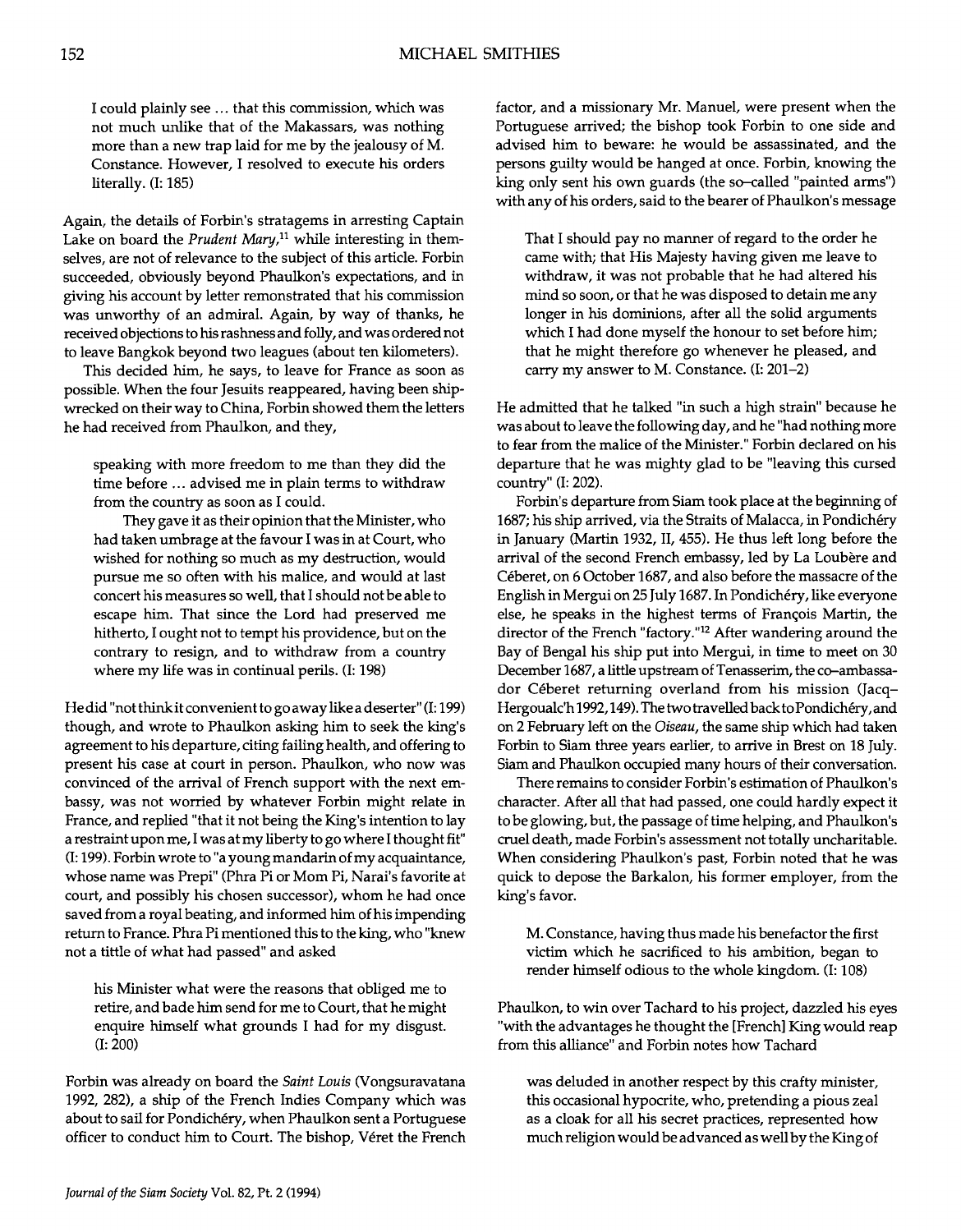Siam who he made him believe would certainly embrace Christianity ... (I: 112-3)

Forbin was aware how much Phaulkon was disliked by the mandarinate, and how many of them hoped the affair of the Sieur de Rouan would bring about his downfall (in this respect, Forbin did the country a disservice by supporting Phaulkon's arguments before the king). Petracha he knew well, "a man of resolution, esteemed by his countrymen for his courage, and respected for the austerity of his manners" (I: 240). Forbin was shocked when he learnt from the Marquis de Seignelay of the conduct of the French forces in Bangkok, which ignored Phaulkon's letters to come to his assistance in Lopburi in 1688. He says he told the minister that

if I had been then at Bangkok, I would have flown without any scruple to the assistance of M. Constance, whatever reason I had to complain of his ill usage of me in other respects. (I: 241)

He learnt that when Petracha understood how little the French under Desfarges cared about the fate of Phaulkon once he was in the hands of his enemy, he proceeded to put the minister to death. Had Forbin known the details of his agony (for these details, see Van der Cruysse 1991, 460-3) he would have been still more charitable to his former adversary. He understood (and the records bear him out) that Phaulkon died "with the sentiments of a Christian, and the courage of a hero." Then comes his assessment:

Notwithstanding the many ill turns he did to me, I frankly own that I am inclined to believe [the] report [of those who were in Siam during the revolution]. For M. Constance had a soul that was great, noble, and sublime, and such a superior genius as enabled him to conduct the greatest projects to an issue with a world of prudence and sagacity. Happy Constance! If all these great qualities had not been clouded over by gross defects, especially by a boundless ambition, by insatiable avarice, often even to a degree of sordidness, and by a jealousy which, taking fire on the least occasions, rendered him harsh, cruel, implacable, insincere and capable of the most hateful things in life. (I: 243-4)

Forbin's summary of the whole French adventure (which it is true has the benefit of hindsight) is also pertinent:

That ill-concerted undertaking, which though very expensive, could be of no advantage to the [French] kingdom, and which the Court was merely wheedled into by promises that were specious in appearance, but had no solid foundation. (I: 244)

Forbin, with La Mare, of all the French who came with the first embassy of Chaumont and Choisy and who left accounts of their sojourn, stayed the longest and was certainly closest to the maneuvers of Phaulkon. His final judgment, of a brilliant mind which overreached itself in ambition and cupidity, a person capable of bold resolution and courage and also base meanness and blind to his precarious position, is indeed borne out by other accounts.

There is a curious epilogue to Forbin's tale. In 1695, while his ship was cruising in the eastern Mediterranean, he put into the island of Cephalonia.

The country where we were put me in mind of M. Constance: I had for a long time forgot what he made me suffer at Siam, and his misfortunes had so reconciled my friendship to him, for I did not always hate him, that after his death, for which I was truly sorry, I was desirous of nothing so much as to do a pleasure to his family.

I enquired about them, and was told that he had a brother left atthe village ofCustode. I went in quest of him the very day after we arrived, and after having paid him a compliment, I told him that there were very considerable sums at Paris which M. Constance had sent thither by Father Tachard, when he returned with M. de Chaumont.

I was very well informed of this article: for I had it from M. Constance himself when we were very good friends; which is a plain proof of what I have already advanced elsewhere, that this minister had no other view by settling the French at Bangkok than to obtain the protection of France, to which kingdom he even proposed to retire, if ever the situation of his affairs should oblige him to it.

His brother was persuaded by what I had said to him to go to France. I took him aboard, and paid him all the civilities imaginable. He went to Paris, and retired from thence with very great sums; but, as if it had been destined that I should never meet with anything but ingratitude from that family, he set out for his own country, not only without returning me thanks, but even without doing me the honour of a visit. (I: 324-5)

Forbin was the one person in the whole Franco-Siamese imbroglio to go and visit Cephalonia, and the only person to make contact with Phaulkon 's remaining family in Europe. Phaulkon's ungrateful brother presumably obtained the funds deposited from the Jesuits, though Tachard was in Paris in 1695 until March; he left Port-Louis on 27 March on another journey to the Indies (Vongsuravatana 1992, 238). Forbin was again in Cephalonia in 1696, which is when he may have obtained information of the outcome of Phaulkon's brother's visit.

Forbin fitted well into an age of adventurers; the gusto with which he subsequently describes the numerous battles in which he fought, his licensed piracy in the North, White and Mediterranean seas, his escape from prison in England, all point to a rough and tumble life in which the wheel of fortune turned frequently. Phaulkon, though, played for bigger stakes, and his fall was all the greater. Not for him the quiet retreat from the active world at the end of the day to a chateau in the south of France, which was Forbin's more enviable lot.